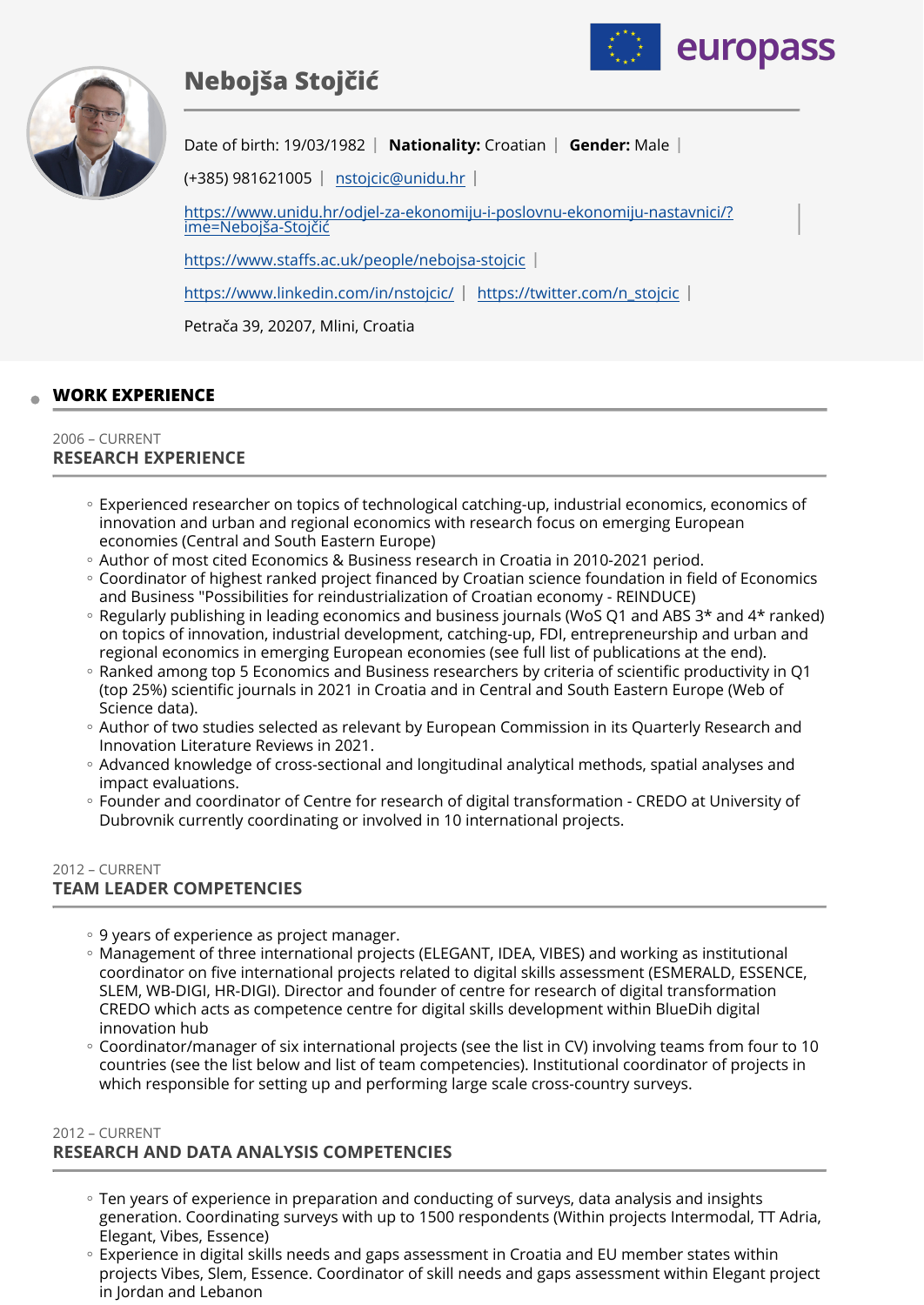- Coordinator of survey involving 1500 respondents in Italy, Croatia and Albania (in 8 locations) within Intermodal project. Coordinator of survey of business sector needs for student digital and soft skills involving 200 participants in Jordan and Lebanon within Elegant project. Coordinator of country survey and participant in cross-country survey involving 50 participants within Essence project. Coordinator of survey/case study interviews involving 30 participants in five countries within Vibes project.
- Research experience (see list of publications) on the effects of decentralization on economic growth and prosperity. As vice rector of public university involved in interactions with all levels of public authorities (central/regional/local)

#### 2016 – CURRENT

# **DIGITAL TRANSFORMATION AND UPSKILLING COMPETENCIES**

- From 2016 involved in research investigating effects of digital transformation on local and national outcomes within Reinduce project.
- From 2017 involved in WB-DIGI project investigation the effects of digital transformation on firm and industry level outcomes in Western Balkans countries.
- From 2019 involved in project IDEA analysing skills gaps and needs of youth in EU member states for digital entrepreneurship.
- From 2019 involved in project ELEGANT analysing digital and soft skills needs and gaps in Jordan and Lebanon including preparation of surveys and questionnaires aimed at formal and informal education channels for competencies development.
- Participation in ESSENCE project where I co-created questionnaire and administered survey on digital skills gaps and needs in Croatian business sector.
- Coordinating project VIBES where I co-created semi-structured questionnaire in which needs of businesses and gaps in existing level of digital skills were assessed.
- Involved in several bodies of Ministry of science and education in Croatia responsible for development of curriculum. Creator of first PhD programme in Croatia in digital economy. Creator of extra-curricular trainings and lifelong learning modules for digital upskilling of youth and business sector. Assessment of barriers to digital transformation in public sector within WB-DIGI projects.

#### 2012 – CURRENT **GENERAL COMPETENCIES**

- Production of country and multi-country reports. Writing of scientific studies published in world leading journals for field of economics and business (see list of publications and projects).
- More than 10 years of research interest in Central and South Eastern Europe. Performed work on institutional barriers and innovation in Western Balkans countries. Co-author of first cross-country assessment of impact of digital transformation on the local economic outcomes in Western Balkans countries.
- Co-author of cross-country reports on topics of digital transformation, reindustrialization, innovation. Among top 5 authors in South Eastern Europe (Croatia, Slovenia, WB6) by the number of scientific studies published in top 25% scientific journals for economics and business field (WoS Q1) in which I perform cross-country analyses of socio-economic issues with focus on Central and South Eastern Europe.
- Member of several advisory bodies to Croatian government, local government in Dubrovnik-Neretva county. Organiser and moderator of scientific conferences, workshops and thematic events. Coordinator of number of international projects involving different types of actors (see list of projects in CV).

# 2006 – CURRENT **RESEARCH PROJECTS AND CONSULTANCY**

## As consortium leader

◦ ELEGANT (Erasmus+ CBHE) - International project coordinator, coordinating partners from United Kingdom, Italy, Portugal, Croatia, Jordan and Lebanon in a project aimed at developing digital employability skills of students of IT universities in Jordan and Lebanon. Responsible for setting up and processing in a report surveys of 200 respondents in Jordan and Lebanon with policy implications. Responsible for organisation of thematic events including focus groups to identify relevant intervention areas. Responsible for engaging stakeholders in project objectives. Awarded value under CREDO coordination: 970.000 EUR (2019-2022)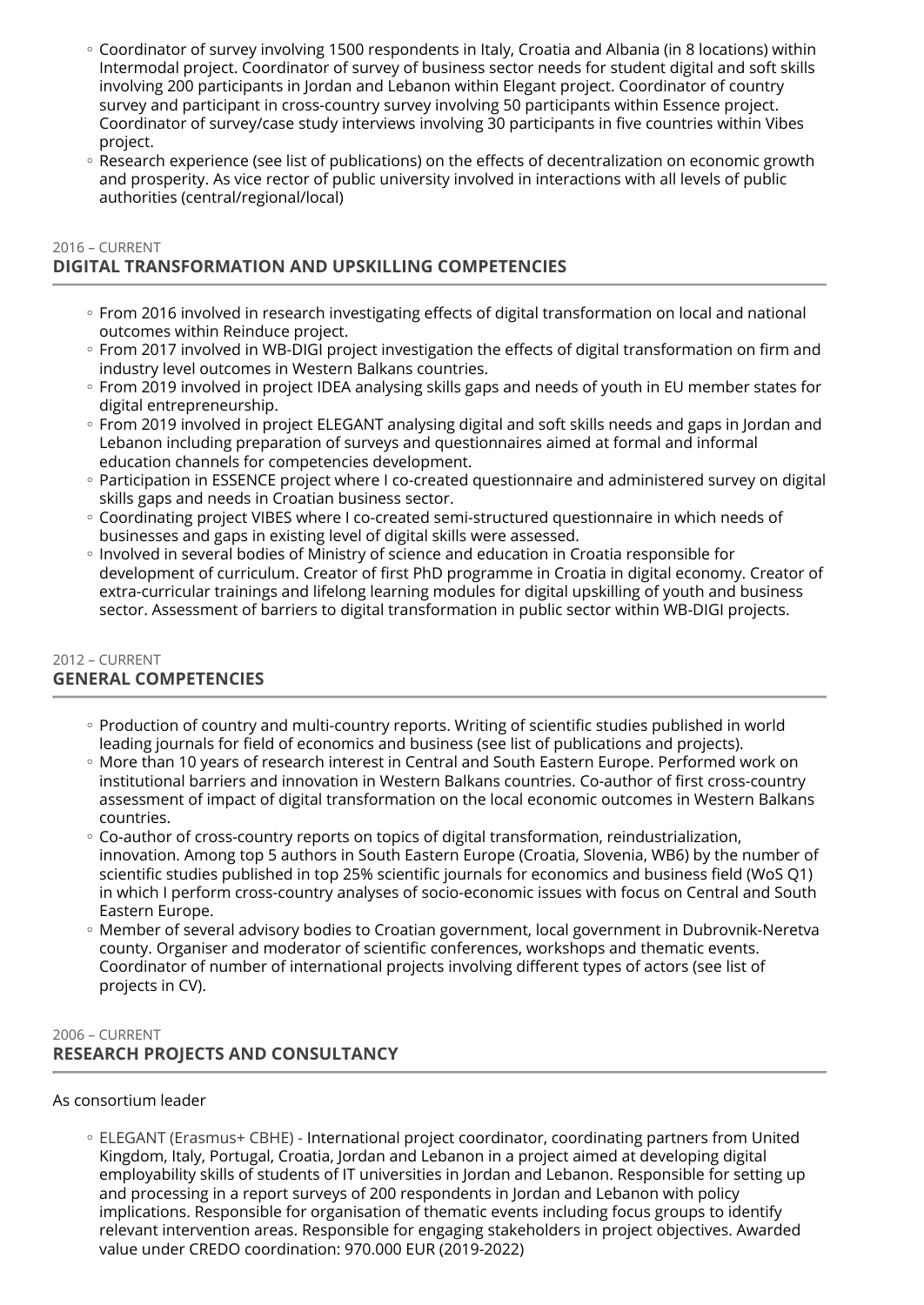- IDEA (Erasmus+ Strategic Partnership) International project coordinator, coordinating partners from Belgium, Italy, Spain, Croatia, Slovakia, Poland and Romania in project aimed at assessing digital entrepreneurship skills needs and gaps in analysed countries and EU as a whole, developing trainings and educational activities and creating country report with policy recommendations and examples of best practice. Awarded value under CREDO coordination: 288.909 EUR (2019-2021)
- VIBES (Erasmus+ Strategic Partnership) International project coordinator, coordinating partners from Finland, Croatia, Switzerland and Belgium on project aimed at developing trainings for digital upskilling. Responsible for overall project coordination. Setting up and processing results of individual case studies in Croatia and country report with examples of best educational practices in area of digital skills development and policy recommendations. Awarded value under CREDO coordination: 211.105 EUR. (2021-2023)
- REINDUCE (Croatian scientific foundation HRZZ) Coordinator of scientific project dealing with public and private incentives for industrialization in Central and South Eastern Europe. Dealing with large scale datasets (CIS, BEEPS, Amadeus) and applying advanced econometric analysis, formulation of policy recommendations and identifying examples of good practice Sole or lead author in 80% of project outputs incl. all outputs published in WoS Q1 journals. Project completed as most successful project of HRZZ in field of economics and business (2017-2020)
- Regional patterns of deindustrialization and prospects for reindustrialization in South and Central East European Countries (GDN AND WIIW) - Research project investigating sources of reindustrialization in CESEE region (2015-2016)
- The role of FDI spilllovers in regional productivity dynamics (CERGE-EI and GDN) Research project investigating the impact of FDI on productivity in CESEE region (2013-2015)

## 2006 – CURRENT **RESEARCH PROJECTS AND CONSULTANCY (CONT'D)**

As institutional leader (1)

- ESMERALD (Erasmus+ Digital Readiness) -Institutional project coordinator on behalf of UNIDU CREDO in international project involving partners from Poland, Greece, Croatia, Belgium, Italy and Spain. Responsible for assessment of SME employee needs of skills for enhancing their resilience to economic crises. Preparing country report on Croatia including report on best practice educational examples. Responsible for coordination of project manifesto with recommendations for European and national policy makers in consortium member countries. Awarded value: 278.902 EUR. CREDO value under coordination: 29.880 EUR. (2021-2023)
- ESSENCE (Erasmus+ Strategic Partnership) Institutional project coordinator on behalf of UNIDU CREDO in international project involving partners from Poland, Croatia, Italy, Belgium, Latvia, Bulgaria and Spain. Responsible for undertaking survey of 50 respondents on skills needs and subsequent analysis. Responsible for country report with examples of best practices and recommendations for policy makers. Awarded value: 298.750 EUR. CREDO value under coordination: 31.017 EUR (2021-2023)
- SLEM (Erasmus+ Strategic Partnership) Institutional project coordinator on behalf of UNIDU CREDO in international project involving partners from Liechtenstein, Finland, Croatia and Albania. Responsible for assessment of needs for self leadership skills and development and implementation of trainings for digital upskilling. Awarded value: 363.866 EUR. CREDO value under coordination: 40.784 EUR. (2020-2023)
- TT Adria (IPA Regional competitiveness) institutional and regional (for Dubrovnik-Neretva county) coordinator of project. Responsible for setting up and undertaking mapping of research and innovation infrastructure, developing roadmap for its future development and providing assistance to businesses with research and innovation infrastructure needs in south of Croatia (2013-2015)
- INTERMODAL (IPA Adriatic) Senior expert on international project involving partners from Croatia, Albania and Italy. Responsible for organisation of survey of 1500 respondents on eight locations in three countries and coordination and producing of 24 subsequent country and local level reports. (2012-2015)

# 2006 – CURRENT **RESEARCH PROJECTS AND CONSULTANCY (CONT'D 2)**

## As senior expert

◦ TOURCRO (Croatian scientific foundation - HRZZ) - senior expert on scientific project dealing with tourism effects on economic outcomes in Croatia. Responsible for data collection, processing and analysis as well as writing reports and formulation of policy recommendations (2020-2024)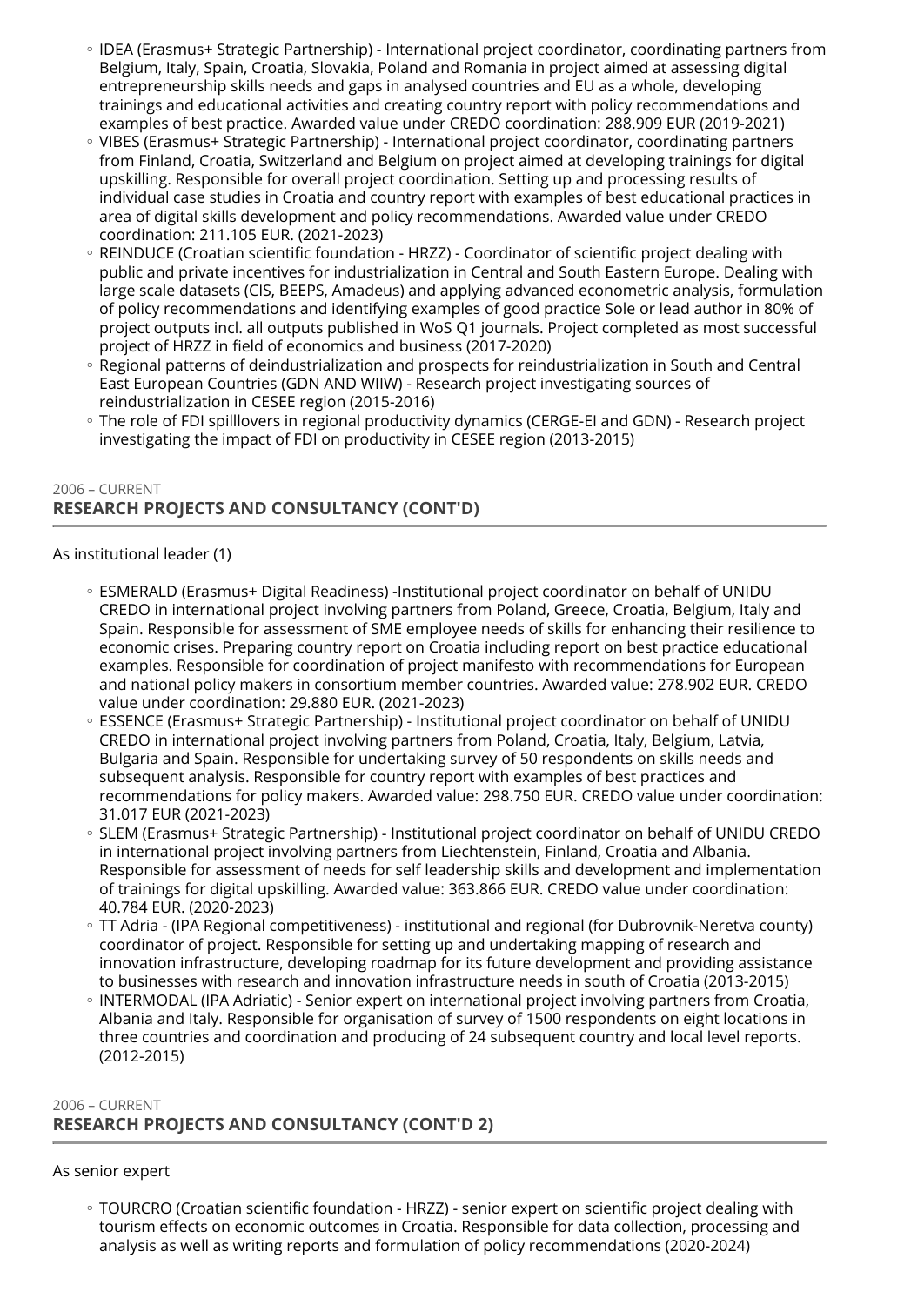- CONVRH (Croatian scientific foundation HRZZ) senior expert on scientific project investigating structural factors of convergence during transition in CESEE region. Responsible for part of research dealing with GVC integration and innovation-driven competitiveness of CESEE firms and industries (2020-2024)
- HERIT-DATA (Interreg Mediterranean) Senior expert on project investigating possibilities for implementation of digital technologies in management of touristic flows. Participation in country level analyses (2019-2022)
- Digital Atlas (Croatian Telecom/Deutsche Telecom) senior expert on project investigating the effects of investment in digital infrastructure on industry-level and regional economic outcomes. Responsible for data collection, survey of existing knowledge, empirical analysis and formulation of roadmap for Croatian policy makers (2018-2019)
- WB-DIGI (digital WB6+) senior expert on project investigating the effects of digital transformation on economic outcomes in Western Balkans countries. Responsible for data and literature collection and systematization, empirical analysis at firm and industry level. Participating in formulation of policy recommendations and roadmap for future actions (2018-2018)
- B-lines (University of Rijeka) senior expert on intellectual property value assessment assignment (2017-2017)
- Fess Slices (University of Rijeka) senior expert on intellectual property value assessment assignment (2017-2017)

As researcher and junior expert

- Impact assessment of entrepreneurial zones development on local economic outcomes in Croatia researcher on project financed by Croatian Ministry of economy, entrepreneurship and crafts. Responsible for impact assessment of firm, city and inter-city effects of public investment in establishment of entrepreneurial zones (2018-2019).
- Innovativeness, technology transfer and competitiveness of Croatian exports (Ministry of science, education and sports, Croatia - MZO) - researcher on scientific project dealing with determinants of firm and industry competitiveness of Croatian industries. Responsible for methodology development, empirical analysis and interpretation of findings (2010-2012)
- Micro-Dyn (EC FP6) International scientific project investigating knowledge based competitiveness of European industries. Responsible for undertaking research on differences in innovativeness between firms in Western and Eastern European EU member states. Results of my work on Micro-Dyn have resulted in most cited Croatian research in Web of Science database.

# 2008 – CURRENT **SELECTED PUBLICATIONS**

In leading economics and business journals

- Stojcic, N. (2021). Social and private outcomes of green innovation incentives in European advancing economies. Technovation (WoS Q1, IF: 6.606).
- Stojcic, N. (2021). Collaborative innovation in emerging innovation systems: Evidence from Central and Eastern Europe. Journal of Technology Transfer (WoS Q2, IF: 5.783).
- included in Q3/2021 European Commission Quarterly Review of Research & Innovation Literature
- Vujanovic, N., Stojcic, N. and Hashi, I. (2021). FDI spillovers and firm productivity during crisis: Empirical evidence from transition economies. Economic Systems (WoS Q1, IF: 3.208).
- Baday Yildiz, E., Dabic, M. Stojcic, N., Dindaroglu, Y., Temel, S. (2021). Scrutinizing innovation performance of family firms in efficiency-driven environment, Journal of Business Research, (WoS Q1, IF: 7.550)
- Stojcic, N., Srhoj, S. and Coad, A. (2020). Innovation procurement as capability-building: Evaluating innovation policies in eight Central and Eastern European countries, European Economic Review (WoS Q2, IF: 2.146)
- included in Q3/2020 European Commission Quarterly Review of Research & Innovation Literature
- Dabić, M., Stojčić, N., Simić, M., Potocan, V., Slavković, M. and Nedelko, Z. (2021). Intellectual agility and innovation in micro and small businesses: The mediating role of entrepreneurial leadership. Journal of Business Research (WoS Q1, IF: 7.550)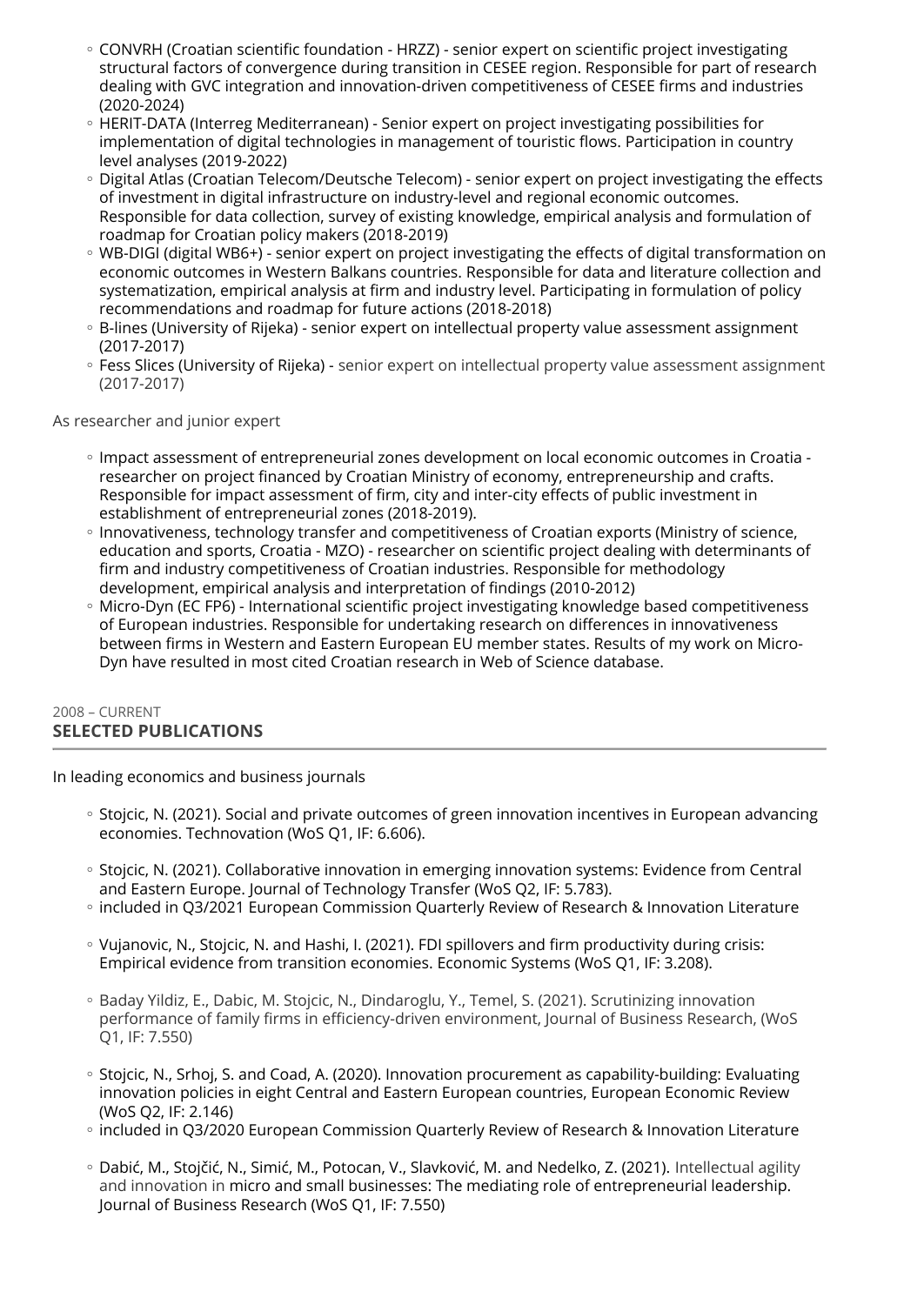- Stojcic, N., Anic, I-D. and Svilokos, T. (2020). The entrepreneurial gains from market integration in the new EU member states. Small Business Economics (Online first) (WoS Q1, IF: 8.164)
- Stojcic, N. and Orlic, E. (2020). Spatial dependence, foreign investment and productivity spillovers in new EU member states. Regional Studies (WoS Q1, IF: 4.672).
- Stojcic, N., Anic, I-D. and Aralica, Z. (2019). Spatio temporal determinants of structural and productive transformation of regions in Central and Eastern Europe. Economic Systems (WoS Q1, IF: 3.208)
- Stojcic, N., Aralica, Z. (2018). (De)industrialization and lessons for industrial policy in Central and Eastern Europe. Postcommunist economies. (WoS Q2, IF: 1.481)
- Stojcic, N., Vojinic, P. and Aralica, Z. (2018). Trade liberalization and export transformation in new EU member states. Structural change and economic dynamics (WoS Q1, IF: 3.579)
- Hashi, I., Stojcic, N. (2013). The impact of innovation activities on firm performance using a multistage model: Evidence from the Community Innovation Survey 4. Research policy (WoS Q1, IF: 8.110)

For a full list of publications see end of CV

## 10/2013 – CURRENT **MANAGERIAL EXPERIENCE –** UNIVERSITY OF DUBROVNIK

- Vice rector for business affairs (Management of financial, technical, marketing, teaching and human resources) - July 2017 - present
- Head of Department of Economics and Business (Management of university department with 30 people and 700 students) - October 2013 - June 2017
- Director and founder of Centre for Research on Digital Transformation CREDO (research centre dealing with effects of digital transformation on business, research and education) January 2020 present
- Coordinator of joint degree PhD programme "Business economics in digital environment" between UNIDU and EFZG September 2020 - present

Dubrovnik, Croatia

#### 01/01/2020 – CURRENT **DISTINCTIVE POSITIONS HELD AT OTHER INSTITUTIONS**

- Visiting professor at Staffordshire University Business School (Stoke-on-Trent, UK) January 2020 ◦ present
- Graduate teaching fellow at CERGE-EI foundation Prague, Czechia May 2020 present
- Visiting professor Wang Yanan Institute, Xiamen University, China (2013) ◦

Stoke-On-Trent, United Kingdom

## 01/2006 – CURRENT **TEACHING EXPERIENCE AT HOME INSTITUTION –** UNIVERSITY OF DUBROVNIK

Teaching modules:

- Principles of economics
- Microeconomics 1 and 2
- Economic policy ◦
- Applied microeconomics ◦
- Applied macroeconomics ◦
- Open economy macroeconomics ◦
- Competitiveness of modern economies ◦
- Intellectual property management
- Industrial policy, innovation and technology development

Dubrovnik, Croatia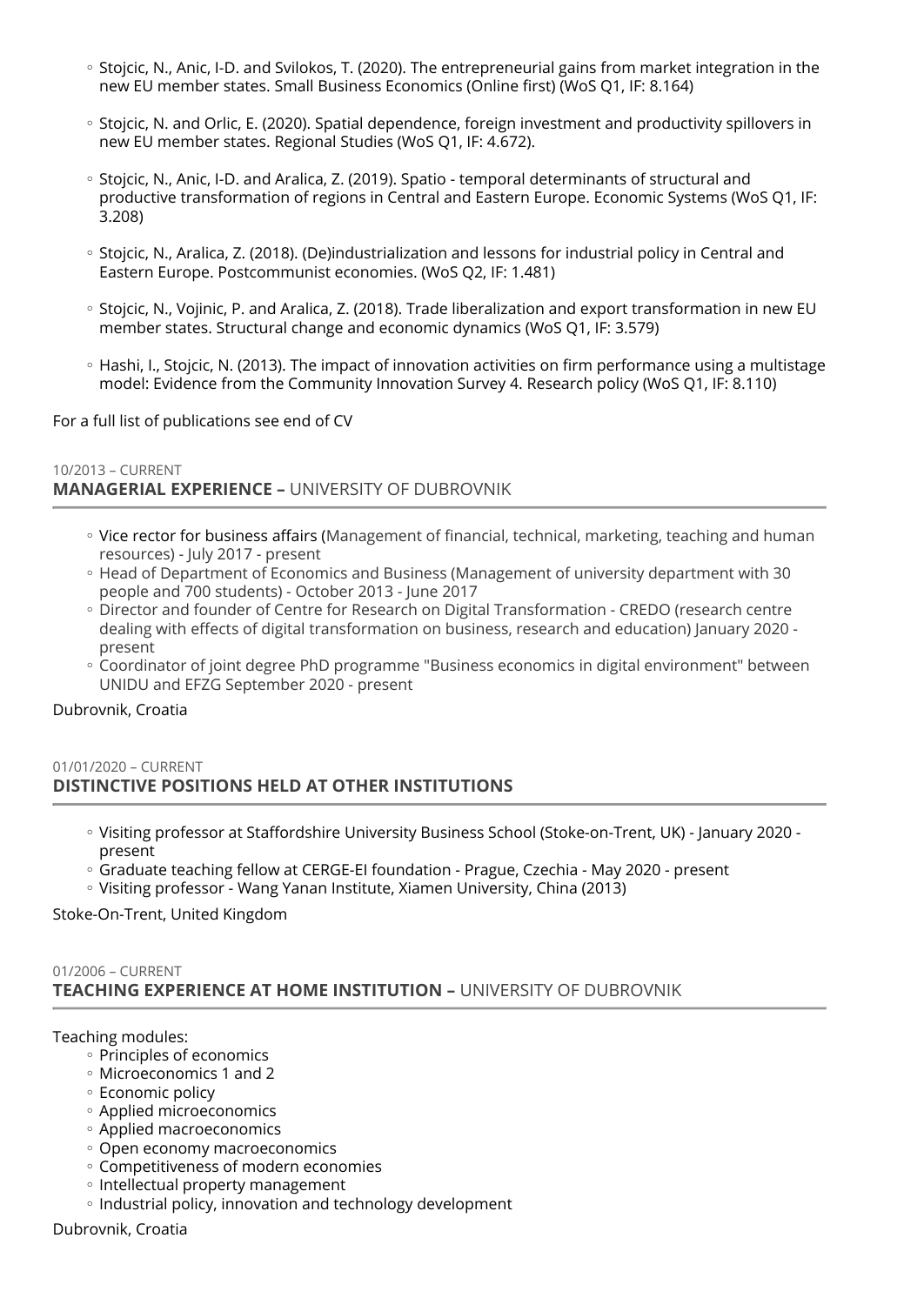#### 10/2012 – CURRENT **TEACHING EXPERIENCE AT OTHER INSTITUTIONS**

#### Faculty of Economics and Business Zagreb (2019/2020 and 2020/2021)

- Lecturer at modules: ◦
- Principles of economics
- Microeconomics ◦
- Lecturer at Applied Econometric Course "Panel Data Analysis and Spatial Econometric Modelling" (2019/2020)
- University of Sarajevo, Centre for Interdisciplinary Studies
	- Lecturer at PhD programme "Global Studies" at module "Economics and globalization" (2019/2020) ◦

#### Dubrovnik International University Libertas

Lecturer at module Macroeconomics (2014/2015) ◦

Staffordshire University (UK)

Part-time lecturer in Advanced Macroeconomics (2012/2013) ◦

Zagreb, Croatia

03/2010 – CURRENT **RESEARCHER –** STAFFORDSHIRE UNIVERSITY

- Visiting professor (from Jan 2020) ◦
- Fellow of the Centre for Applied Business Research ◦
- Part-time lecturer in Advanced Macroeconomics (2012) ◦
- Part-time PhD supervisor (2 successful completions with straight pass at Business School)

#### Stoke-On-Trent, United Kingdom

2014 – CURRENT **ACADEMIC SUPERVISION** 

Staffordshire University Business School (UK) (2014-2018)

◦ 2 successful completions of PhD dissertations (straight pass) on topics of FDI effects in transition economies

University of Mostar, Faculty of Economics (2019-present)

1 ongoing supervision on topic of GVC integration effects in transition economies ◦

06/2020 – CURRENT – Croatia **REVIEW EXPERIENCE –** CROATIAN SCIENCE FOUNDATION

Member of reviewing panel for the area of social sciences

## 2014 – 2015 – Czechia **REVIEW EXPERIENCE –** GLOBAL DEVELOPMENT NETWORK AND CERGE-EI FOUNDATION

Reviewer of projects for Regional research competition

#### 2016 – 2016 – Hungary **REVIEW EXPERIENCE –** HUNGARIAN NATIONAL OFFICE FOR RESEARCH, DEVELOPMENT AND INNOVATIONS

#### Reviewer of project proposals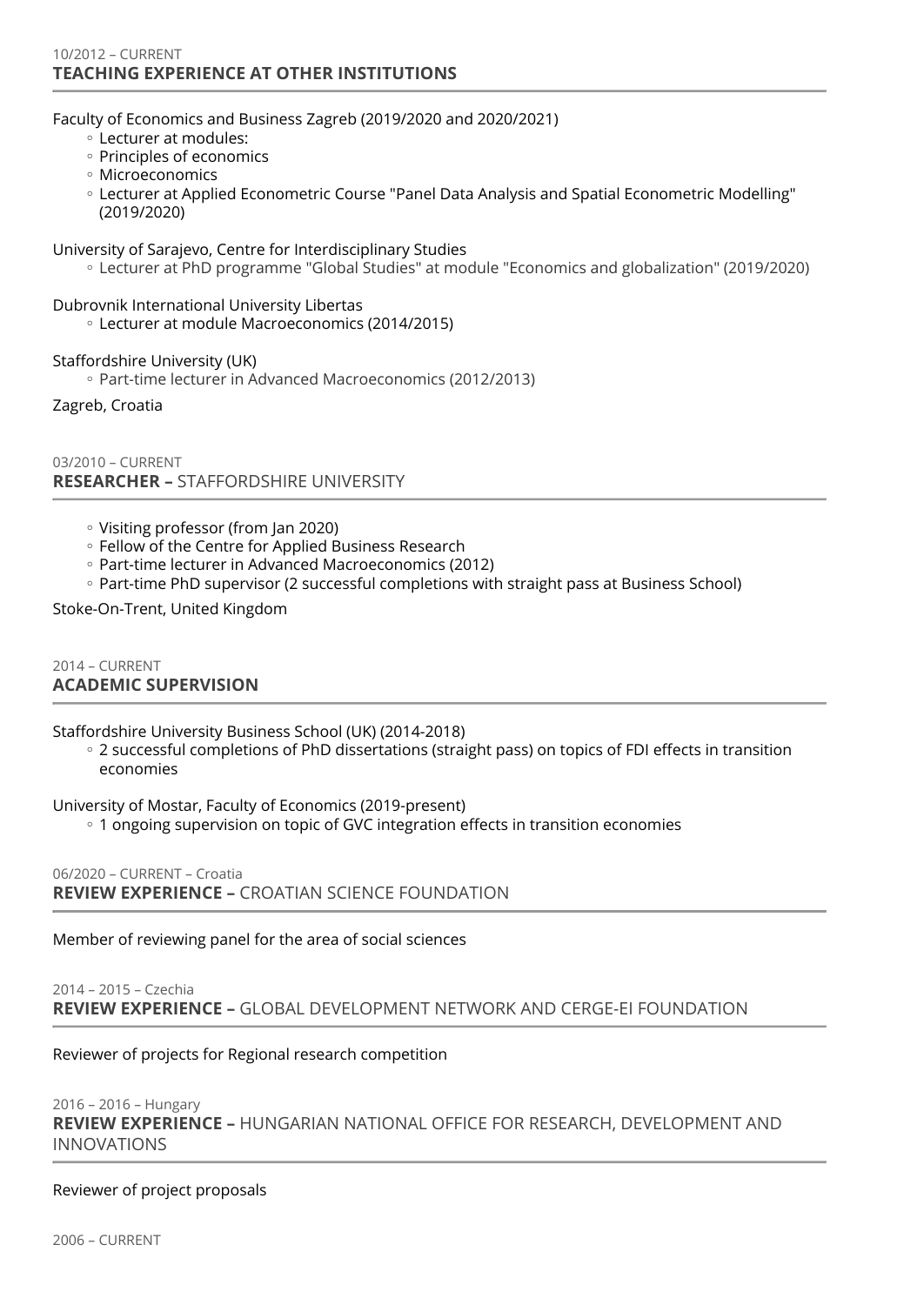- Participation in several research projects dealing with competitiveness of firms and industries in Central and South Eastern Europe as project manager, principal investigator and researcher including project administration and reporting (see work experience)
- History of research on the competitiveness at micro-level (see list of publications)
- History of research on the export behaviour of firms with emphasis on barriers to innovation activities, quality upgrading and integration in global value chains (see list of publications)
- Rich experience in establishing large datasets gained through several international projects
- Experience in working with anonymised firm-level data such as Eurostat Community Innovation Survey
- Experience in working with cross-country large scale firm-level databases such as Amadeus
- Experience in drafting of analytical documents, action plans and recommendations
- Extensive knowledge of quantitative methods of analysis advanced user of statistical software Stata, SPSS, R
- Good skills in organisation and animating thematic and sector specific events related to the competitiveness of firms such as brokerage events, workshops, educations and seminars
- Establishing industry-science links
- President of organising and scientific committees of bi-annual international scientific conference "Smart Ideas and a New Concept of Economic Regeneration in Europe - SINCERE" organised by University of Dubrovnik, Department of Economics and Business Economics

## **EDUCATION AND TRAINING**

01/2007 – 03/2011 – Stoke-On-Trent, United Kingdom **PHD IN ECONOMICS - Staffordshire University** 

Thesis "Competitiveness, restructuring and firm behaviour in transition: The case of Croatia" (Immediate Phd award)

EQF level 8

03/2013 – 03/2013 – Stoke-on-Trent, United Kingdom **POSTGRADUATE CERTIFICATE –** Staffordshire University

Postgraduate certificate in Research supervision

EQF level 7

06/2007 – 06/2007 – Stoke-on-Trent, United Kingdom **POSTGRADUATE CERTIFICATE –** Staffordshire University

Postgraduate certificate in Economics for business analysis EQF level 7

12/2006 – 12/2006 – Stoke-on-Trent, United Kingdom **POSTGRADUATE CERTIFICATE –** Staffordshire University

Postgraduate certificate in Research methods EQF level 7

10/2001 – 09/2005 – Dubrovnik, Croatia **MASTER OF ART –** University of Dubrovnik, Faculty of Tourism and Foreign Trade

Thesis: How to improve competitiveness of Croatian exports to EU market EQF level 7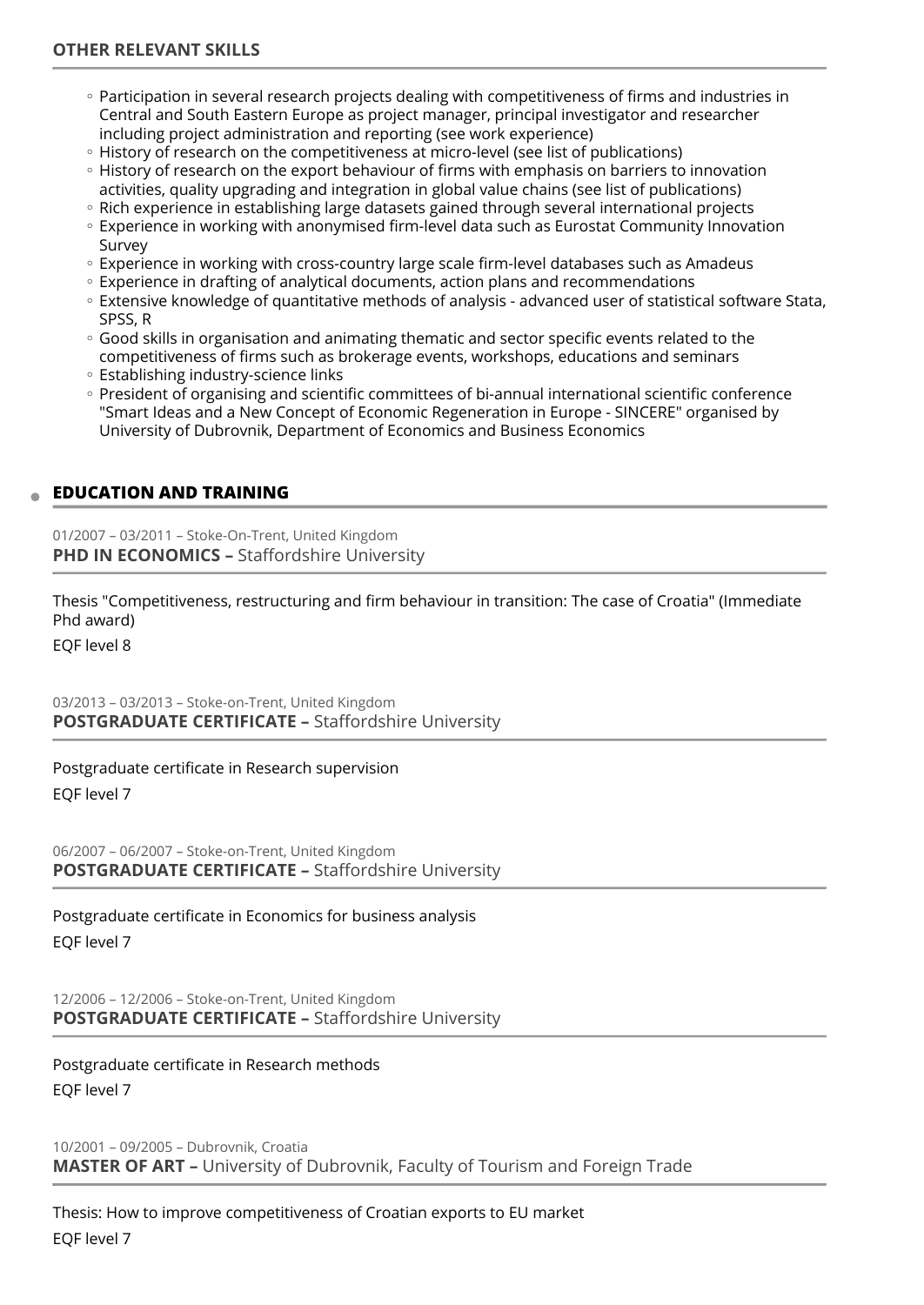## **LANGUAGE SKILLS**

Mother tongue(s): **CROATIAN**

Other language(s):

|                                   | <b>UNDERSTANDING</b> |                | <b>SPEAKING</b>      |                       | <b>WRITING</b> |
|-----------------------------------|----------------------|----------------|----------------------|-----------------------|----------------|
|                                   | Listening            | Reading        | Spoken<br>production | Spoken<br>interaction |                |
| <b>ENGLISH</b>                    | C <sub>2</sub>       | C <sub>2</sub> | C <sub>2</sub>       | C <sub>2</sub>        | C <sub>2</sub> |
| <b>GERMAN</b>                     | B <sub>1</sub>       | B <sub>1</sub> | B <sub>1</sub>       | B <sub>1</sub>        | B1             |
| <b>SERBIAN</b>                    | C <sub>2</sub>       | C <sub>2</sub> | C <sub>2</sub>       | C <sub>2</sub>        | C <sub>2</sub> |
| <b>BOSNIAN</b>                    | C <sub>2</sub>       | C <sub>2</sub> | C <sub>2</sub>       | C <sub>2</sub>        | C <sub>2</sub> |
| <b>NORTH</b><br><b>MACEDONIAN</b> | <b>B2</b>            | <b>B2</b>      | B <sub>1</sub>       | B <sub>1</sub>        | A <sub>1</sub> |

*Levels: A1 and A2: Basic user; B1 and B2: Independent user; C1 and C2: Proficient user*

#### **DIGITAL SKILLS**

Microsoft Office (Word Excel) | STATA 15 | SPSS software (Statistical Package for Social Science) | R Software

#### **PUBLICATIONS**

#### **Publications (by impact factor)**

#### **Tourism management**

<https://www.sciencedirect.com/science/article/pii/S0261517721001746?dgcid=author>– 2022 Stojcic, N., Mikulic, J. & Vizek, M. (2022). High season, low growth: The impact of tourism seasonality and vulnerability to tourism on the emergence of high growth firms. Tourism management, 89. (IF: 10.967).

## **Annals of tourism research**

<https://www.sciencedirect.com/science/article/pii/S0160738321001420> – 2021 Mikulic, J., Vizek, M., Stojcic, N., Payne, J., Ceh Casni, A., Barbic, T. (2021). The effect of tourism activity on housing affordability. Annals of tourism research. 90 (IF: 9.011)

#### **Small Business Economics**

<https://link.springer.com/article/10.1007/s11187-020-00363-7> – 2020 Stojcic, N., Anic, I-D. and Svilokos, T. (2021). The entrepreneurial gains from market integration in the new EU member states. Small Business Economics 57(3). (IF: 8.164)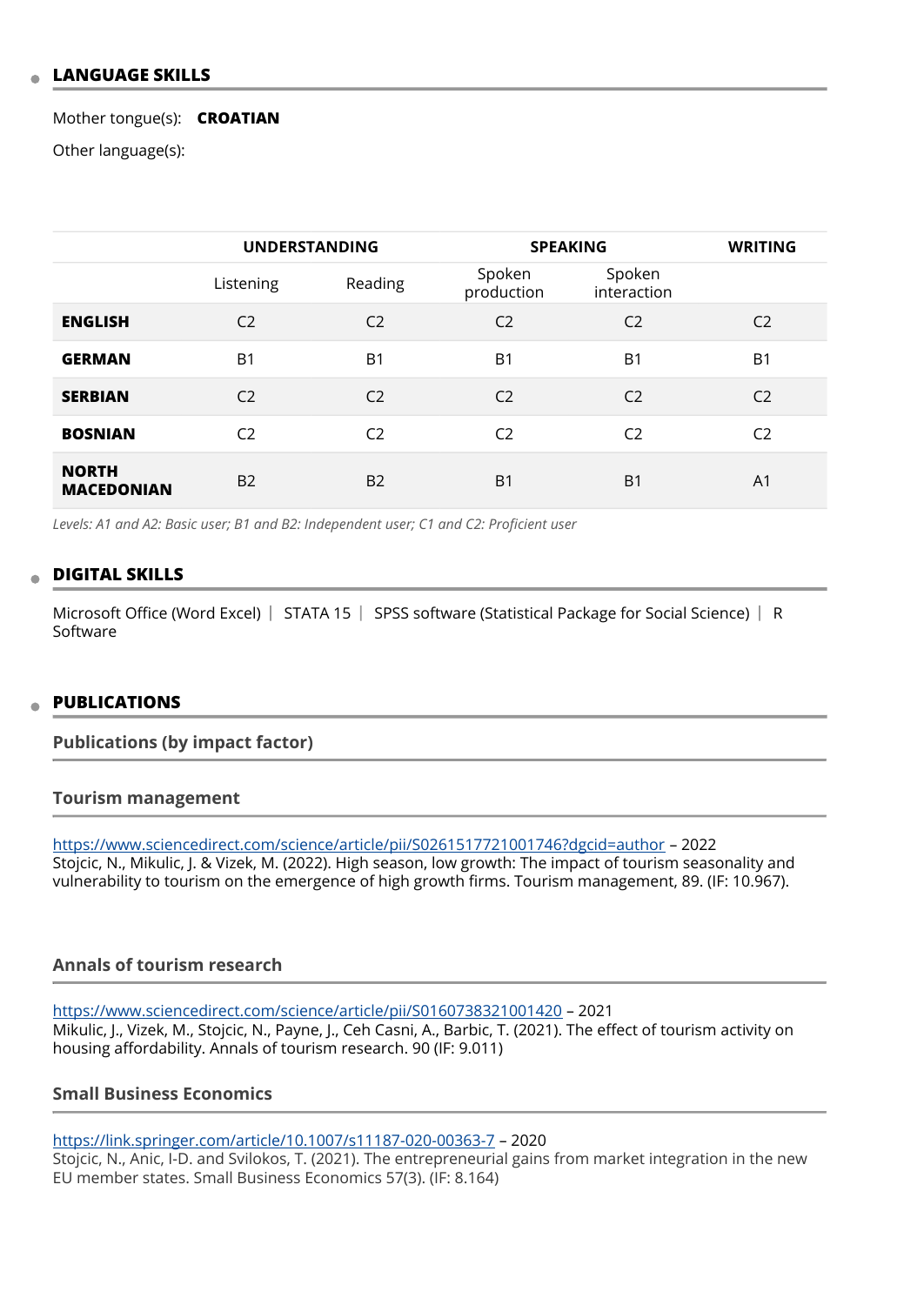# **Research Policy**

#### <https://www.sciencedirect.com/science/article/abs/pii/S0048733312002272>– 2013

Hashi, I., Stojcic, N. (2013). The impact of innovation activities on firm performance using a multistage model: Evidence from the Community Innovation Survey 4. Research policy, 42(2) (IF: 8.110)

## **Journal of Business Research**

<https://www.sciencedirect.com/science/article/abs/pii/S0148296320306652>– 2021 Dabić, M., Stojčić, N., Simić, M., Potocan, V., Slavković, M. and Nedelko, Z. (2021). Intellectual agility and innovation in micro and small businesses: The mediating role of entrepreneurial leadership. Journal of Business Research, 123 (IF: 7.550)

# **Journal of Business Research**

<https://www.sciencedirect.com/science/article/abs/pii/S0148296321001016>– 2021 Baday Yildiz, E., Dabic, M., Stojcic, N., Dindaroglu, Y., Temel, S. (2021). Scrutinizing innovation performance of family firms in efficiency driven environment. Journal of Business Research, 129. (IF: 7.550)

## **Technovation**

<https://www.sciencedirect.com/science/article/abs/pii/S0166497221000511>– 2021 Stojcic, N. (2021). Social and private outcomes of green innovation incentives in European advancing economies. Technovation, 104. (IF: 6.606)

# **Journal of Technology Transfer**

#### <https://link.springer.com/article/10.1007/s10961-020-09792-8> – 2020

Stojcic, N. (2021). Collaborative innovation in emerging innovation systems: Evidence from Central and Eastern Europe. Journal of Technology Transfer 46. (IF: 5.783)

## **European Journal for Innovation Management**

<https://www.emerald.com/insight/content/doi/10.1108/EJIM-11-2017-0166/full/html>– 2018 Stojcic, N., Orlic, E. and Hashi, I. (2018). Creativity, innovation effectiveness and productive efficiency in the United Kingdom. European Journal for Innovation Management, 21(4). (IF: 4.691)

# **Regional Studies**

<https://www.tandfonline.com/doi/abs/10.1080/00343404.2019.1653451?journalCode=cres20> – 2019 Stojcic, N., Orlic, E. (2020). Spatial dependence, foreign investment and productivity spillovers in new EU member states. Regional Studies. (IF: 4.672)

# **Forest Policy and Economics**

<https://www.sciencedirect.com/science/article/abs/pii/S1389934119300498>– 2019 Stojcic, N., Anic, I-D. and Aralica, Z. (2019). Do firms in clusters perform better? Lessons from woodprocessing industries in new EU member states. Forest Policy and Economics. 109. (IF: 3.673)

# **Structural Change and Economic Dynamics**

<https://www.sciencedirect.com/science/article/abs/pii/S0954349X1830016X>– 2018 Stojcic, N., Vojinic, P. and Aralica, Z. (2018). Trade liberalization and export transformation in new EU member states. Structural Change and Economic Dynamics, 47 (IF: 3.579)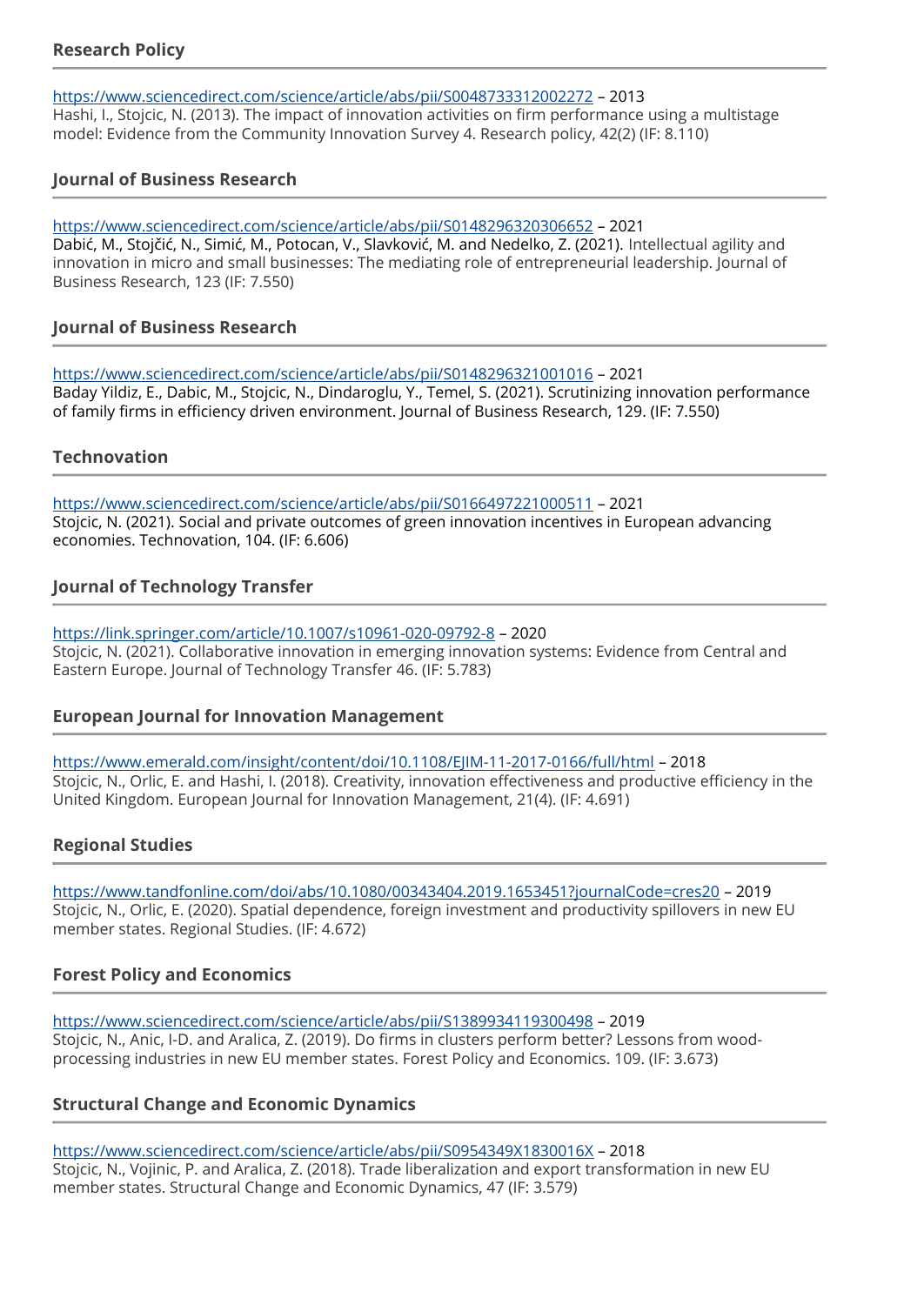## **Economic Systems**

#### <https://www.sciencedirect.com/science/article/abs/pii/S0939362518301274>– 2018

Stojcic, N., Anic, I-D. and Aralica, Z. (2019). Spatio - temporal determinants of structural and productive transformation of regions in Central and Eastern Europe. Economic Systems 42(3). (IF: 3.208)

## **Economic Systems**

<https://www.sciencedirect.com/science/article/abs/pii/S0939362521000133>– 2021 Vujanovic, N., Stojcic, N. and Hashi, I. (2021). FDI spillovers and firm productivity during crisis: Empirical evidence from transition economies. Economic Systems, 45(2). (IF: 3.208)

## **European Economic Review**

<https://www.sciencedirect.com/science/article/pii/S0014292119301904> – 2020

Stojcic, N., Srhoj, S. and Coad, A. (2020). Innovation procurement as capability-building: Evaluating innovation policies in eight Central and Eastern European countries, European Economic Review 121. (IF: 2.146)

#### **Post-communist economies**

<https://www.tandfonline.com/doi/abs/10.1080/14631377.2018.1443251?journalCode=cpce20> – 2018 Stojcic, N., Aralica, Z. (2018). (De)industrialization and lessons for industrial policy in Central and Eastern Europe. Post-communist economies. 30(6) (IF:1.481)

## **Eastern European Economics**

#### <https://www.tandfonline.com/doi/abs/10.2753/EEE0012-8775510404>– 2013

Stojcic, N., Hashi, I. and Telhaj, S. (2013). Restructuring and competitiveness: Empirical evidence on firm behaviour in new EU member states and candidate countries. Eastern European Economics, 51(4) (IF: 1.087)

## **Ekonomický časopis**

<http://cejsh.icm.edu.pl/cejsh/element/bwmeta1.element.cejsh-4babc909-03b1-4677-894e-390d6152aa70> – 2019

Stojcic, N. and Suman-Tolic, M. (2019). Direct and Indirect Effects of Fiscal Decentralization on Economic Growth. Ekonomický časopis. 67(3) (IF: 0.690)

## **Drustvena istrazivanja/Journal for general social issues**

#### [https://hrcak.srce.hr/](https://hrcak.srce.hr/file/248500)file/248500 – 2016

Stojcic, N., Becic, M. and Vojinic, P. (2016). The impact of migration movements on innovation activities in Croatian counties. Drustvena istrazivanja/Journal for general social issues, 25(3). (IF: 0.491)

## **Other publications**

<https://www.bib.irb.hr/pregled/znanstvenici/280896> Link to Croatian Scientfic Bibliography profile with list of all publications

#### **DRIVING LICENCE**

**Driving Licence:** A **Driving Licence:** B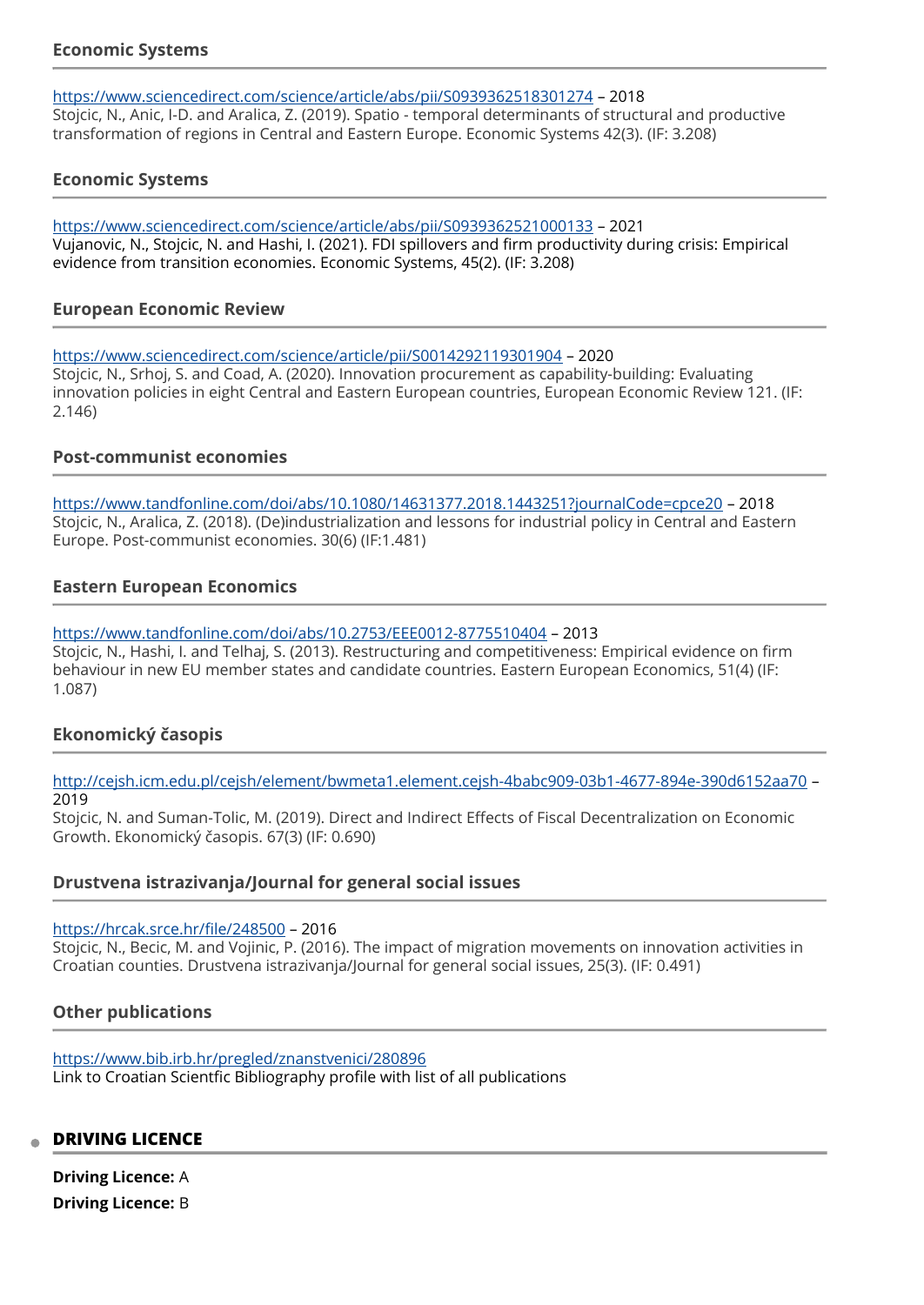## **HONOURS AND AWARDS**

#### **Honours and awards**

- University of Dubrovnik award for most productive scientist and highest awarded project amount in the field of social sciences (2020)
- University of Dubrovnik award for significant contributions in popularization of science and promotion of scientific excellence (2019)
- University of Dubrovnik award for most productive scientist in the field of social sciences by criteria of publications in WoS/CC indexed journals (2018).
- Global development network/WIIW research grant (2014) ◦
- Global development network/CERGE-EI regional research competition research grant (2013)
- Erasmus Mundus scholarship within MA Economics of Globalization and Economic Integration programme 2013 - visiting scholar to Wang Yanan Institute, Xiamen University, China
- Open Society Institute Staffordshire University PhD scholarship 2007-2011 ◦
- Rector's award for best student in 2001/2002; 2002/2003 and 2004/2005 academic years
- Selected among top 25 students in Croatia in 2003/2004 by weekly magazine "Nacional"

#### **JOURNAL EDITORIAL BOARDS AND ORGANIZATION OF EVENTS**

#### **Journal editorial boards and organization of events**

- Editor-in-chief of "Ekonomska misao i praksa/Economic thought and practice" (ISSN:1330-1039)
- Section editor in South east European journal of Economics and Business (ISSN: 2233-1999)
- Editorial board member in Croatian economic survey (ISSN: 1330-4860) ◦
- Editorial board member in Economic review (ISSSN: 0424-7558) ◦
- Editorial board member in Management/Journal of Contemporary Management (ISSN: 1331-0194) ◦
- President of organising and scientific committees of international conference "Smart ideas and a new concept of economic regeneration in Europe - SINCERE" organised by University of Dubrovnik, Department of Economics and Business Economics
- Organiser of workshop "Knowledge and technology transfer in tourism and health" at University of Dubrovnik in February 2015
- Organiser of workshop "Transformation of innovation in useful products and services" at University of Dubrovnik in January 2014

## **CITATIONS**

#### **Citations (March 2021)**

Web of Science: 377 Scopus: 396 Google Scholar: 1017